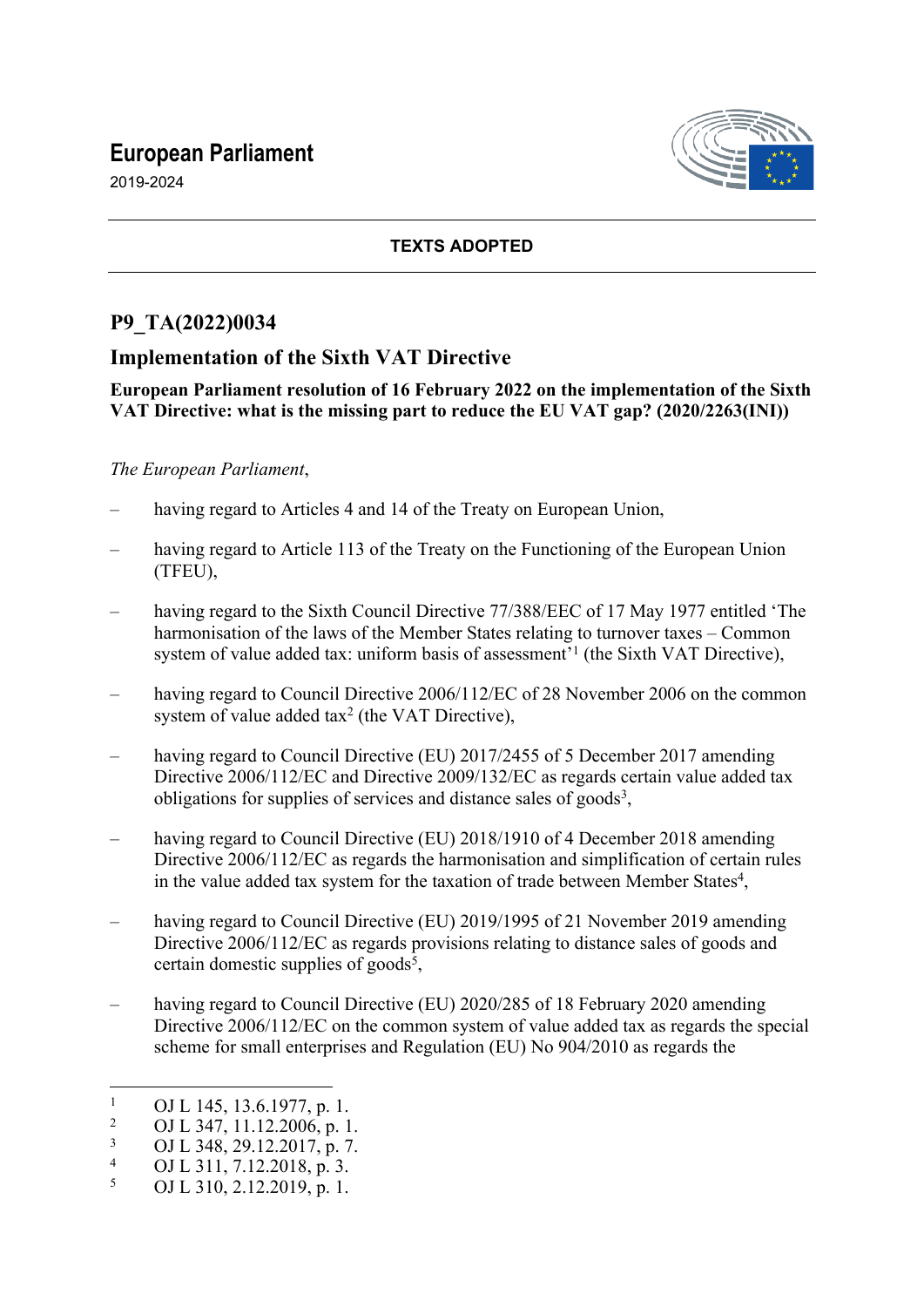administrative cooperation and exchange of information for the purpose of monitoring the correct application of the special scheme for small enterprises<sup>1</sup>,

- having regard to Council Directive (EU) 2020/284 of 18 February 2020 amending Directive 2006/112/EC as regards introducing certain requirements for payment service providers<sup>2</sup>,
- having regard to Council Implementing Regulation (EU) No 282/2011 of 15 March 2011 laying down implementing measures for Directive 2006/112/EC on the common system of value added  $\text{tax}^3$ ,
- having regard to Council Regulation (EU) 2017/2454 of 5 December 2017 amending Regulation (EU) No 904/2010 on administrative cooperation and combating fraud in the field of value added  $\text{tax}^4$ ,
- having regard to Council Implementing Regulation (EU) 2017/2459 of 5 December 2017 amending Implementing Regulation (EU) No 282/2011 laying down implementing measures for Directive 2006/112/EC on the common system of value added tax<sup>5</sup>,
- having regard to Council Regulation (EU) 2018/1541 of 2 October 2018 amending Regulations (EU) No 904/2010 and (EU) 2017/2454 as regards measures to strengthen administrative cooperation in the field of value added tax<sup>6</sup>,
- having regard to Council Implementing Regulation (EU) 2019/2026 of 21 November 2019 amending Implementing Regulation (EU) No 282/2011 as regards supplies of goods or services facilitated by electronic interfaces and the special schemes for taxable persons supplying services to non-taxable persons, making distance sales of goods and certain domestic supplies of goods<sup>7</sup>,
- having regard to Commission Implementing Regulation (EU) 2020/194 of 12 February 2020 laying down detailed rules for the application of Council Regulation (EU) No 904/2010 as regards the special schemes for taxable persons supplying services to non-taxable persons, making distance sales of goods and certain domestic supplies of goods<sup>8</sup>, which relates to the VAT e-commerce package,
- having regard to Regulation (EU) 2021/847 of the European Parliament and of the Council of 20 May 2021 establishing the 'Fiscalis' programme for cooperation in the field of taxation and repealing Regulation (EU) No 1286/2013<sup>9</sup>,

- 5 OJ L 348, 29.12.2017, p. 32.
- 6 OJ L 259, 16.10.2018, p. 1.
- 7 OJ L 313, 4.12.2019, p. 14.
- 8 OJ L 40, 13.2.2020, p. 114.
- 9 OJ L 188, 28.5.2021, p. 1.

<sup>1</sup> OJ L 62, 2.3.2020, p. 13.

<sup>2</sup> OJ L 62, 2.3.2020, p. 7.

<sup>3</sup> OJ L 77, 23.3.2011, p. 1.

<sup>4</sup> OJ L 348, 29.12.2017, p. 1.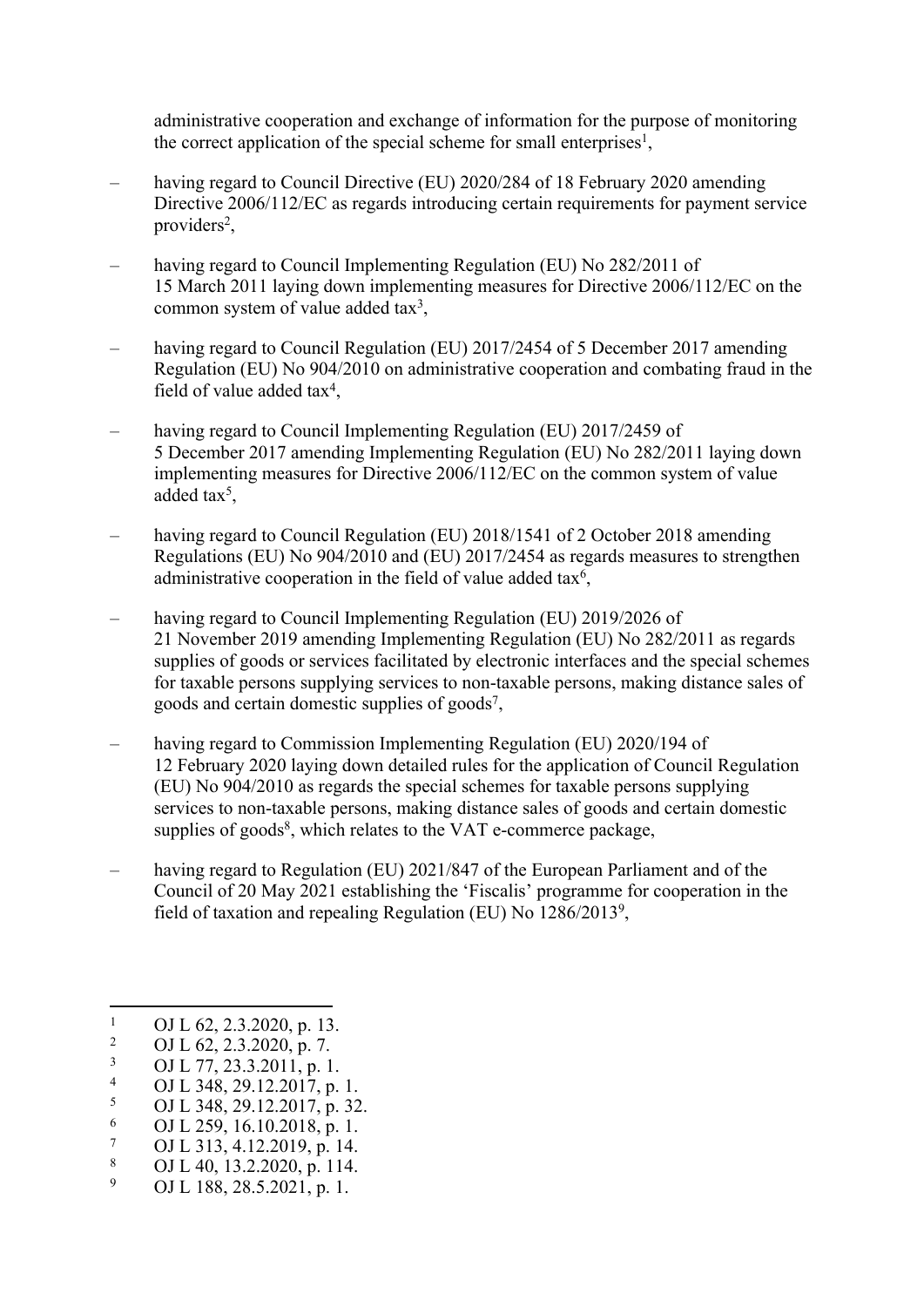- having regard to the proposal for a Council directive amending Directive 2006/112/EC as regards rates of value added tax (COM(2018)0020),
- having regard to the proposal for a Council directive amending Directive 2006/112/EC on the common system of value added tax as regards the special scheme for small enterprises (COM(2018)0021),
- having regard to the proposal for a Council directive amending Directive 2006/112/EC as regards the introduction of the detailed technical measures for the operation of the definitive VAT system for the taxation of trade between Member States  $(COM(2018)0329)^1$ ,
- having regard to the Commission communication of 6 December 2011 entitled 'The future of VAT: Towards a simpler, more robust and efficient VAT system tailored to the single market' (COM(2011)0851),
- having regard to the Commission communication of 4 October 2017 entitled 'On the follow-up to the Action Plan on VAT: Towards a single EU VAT area – Time to act' (COM(2017)0566),
- having regard to the Commission action plan of 7 April 2016 entitled 'Towards a single EU VAT area – Time to decide' (COM(2016)0148),
- having regard to its position of 12 February 2019 on the proposal for a Council directive amending Directive 2006/112/EC as regards the introduction of the detailed technical measures for the operation of the definitive VAT system for the taxation of trade between Member States<sup>2</sup>,
- having regard to its position of 10 March 2021 on the proposal for a Council directive amending Council Directive 2011/16/EU on administrative cooperation in the field of taxation<sup>3</sup>,
- having regard to its position of 19 May 2021 on the Council position at first reading with a view to the adoption of a regulation of the European Parliament and of the Council establishing the 'Fiscalis' programme for cooperation in the field of taxation and repealing Regulation (EU) No 1286/2013 (06116/1/2021 – C9-0179/2021 – 2018/0233(COD))<sup>4</sup> ,
- having regard to its resolution of 13 October 2011 on the future of VAT<sup>5</sup>,
- having regard to its resolution of 24 November 2016 entitled 'Towards a definitive VAT system and fighting VAT fraud'<sup>6</sup>,

<sup>1</sup> Entry into force deferred until 1 July 2022.

<sup>2</sup> OJ C 449, 23.12.2020, p. 295.

<sup>3</sup> OJ C 474, 24.11.2021, p. 182.

<sup>4</sup> OJ C 15, 12.1.2022, p. 270.

<sup>5</sup> OJ C 94 E, 3.4.2013, p. 5.

<sup>6</sup> OJ C 224, 27.6.2018, p. 107.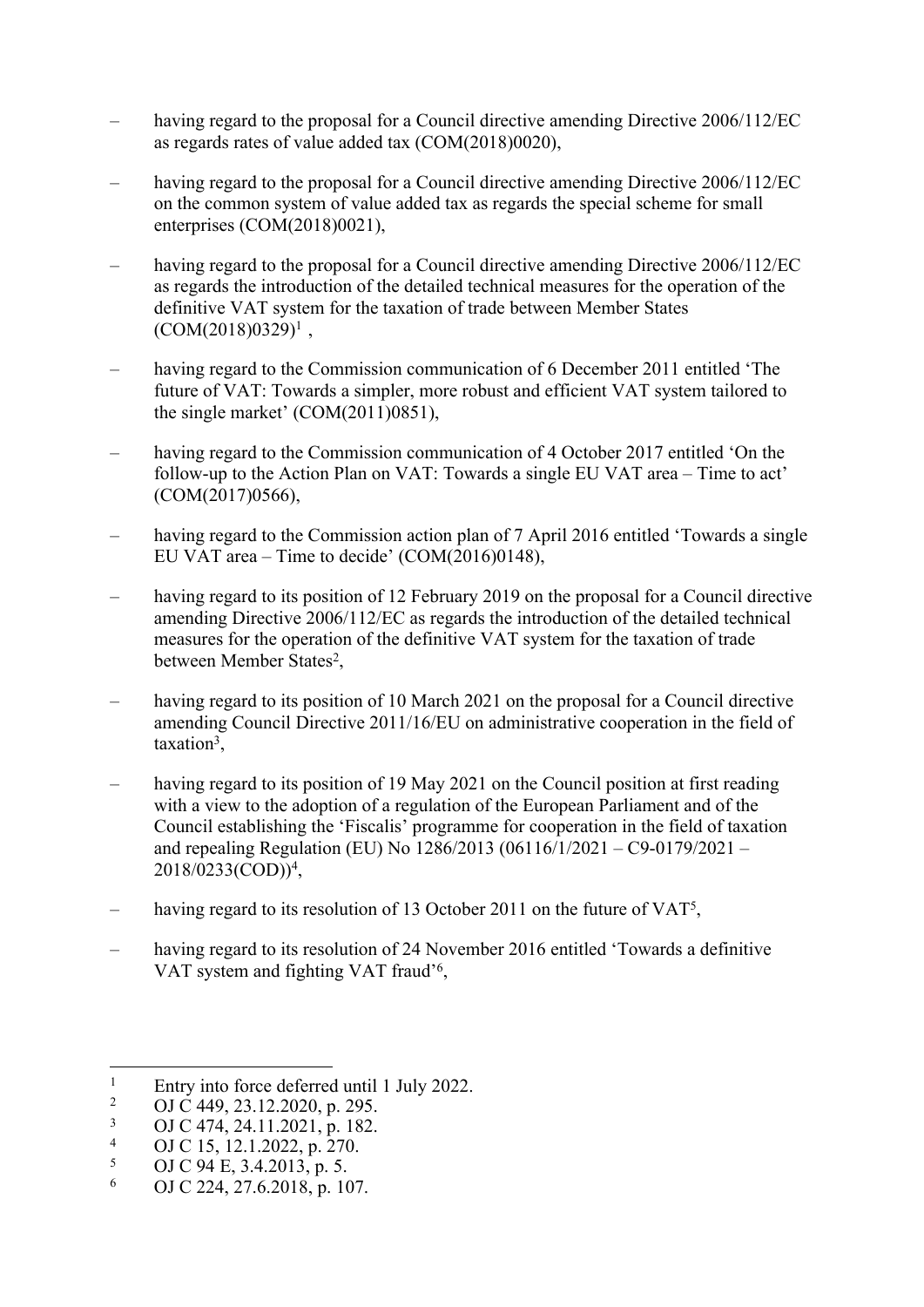- having regard to its resolution of 26 March 2019 on financial crimes, tax evasion and tax avoidance<sup>1</sup>,
- having regard to its resolution of 20 May 2021 entitled 'Shaping the digital future of Europe: removing barriers to the functioning of the digital single market and improving the use of AI for European consumers'<sup>2</sup> ,
- having regard to its resolution of 16 September 2021 entitled 'The implementation of the EU requirements for exchange of tax information: progress, lessons learnt and obstacles to overcome'<sup>3</sup> ,
- having regard to the study of 30 August 2021 entitled 'VAT gap, reduced VAT rates and their impact on compliance costs for businesses and on consumers' drafted by DIW Econ and published by Parliament's Directorate-General for Parliamentary Research Services,
- having regard to Opinion No 11/2020 of the European Court of Auditors (issued pursuant to Articles 287(4) and 322(2) TFEU) of 11 December 2020 concerning the draft Council Regulation (EU, Euratom) amending Regulation (EEC, Euratom) No 1553/89 on the definitive uniform arrangements for the collection of own resources accruing from value added tax,
- having regard to the European Court of Auditor's Special Report No 12/2019 of 16 July 2019 entitled 'E-commerce: many of the challenges of collecting VAT and customs duties remain to be resolved',
- having regard to the public consultation open from 8 February 2021 to 3 May 2021 entitled 'VAT rules for financial and insurance services – review',
- having regard to Rule 54 of its Rules of Procedure, as well as Article 1(1)(e) of, and Annex 3 to, the decision of the Conference of Presidents of 12 December 2002 on the procedure for granting authorisation to draw up own-initiative reports,
- having regard to the report of the Committee on Economic and Monetary Affairs (A9-0355/2021),
- A. whereas in 1977, the Council adopted the Sixth VAT Directive with a view to achieving a uniform tax base under which harmonised rates were to be set out; whereas at the time, all of the Member States had already adopted a system of value added tax in accordance with the first<sup>4</sup> and second<sup>5</sup> Council Directives of 11 April 1967 on the harmonisation of legislation of Member States concerning turnover taxes; whereas the Member States decided to apply a transitional period in which to achieve this, which has since been extended;
- B. whereas the VAT Directive has recast and repealed the Sixth VAT Directive, for the purposes of greater clarification; whereas this directive provides for the transitional

<sup>1</sup> OJ C 108, 26.3.2021, p. 8.

<sup>2</sup> OJ C 15, 12.1.2022, p. 204.

<sup>3</sup> Texts adopted, P9\_TA(2021)0392.

<sup>4</sup> OJ 71, 14.4.1967, p. 1301.

<sup>5</sup> OJ 71, 14.4.1967, p. 1303.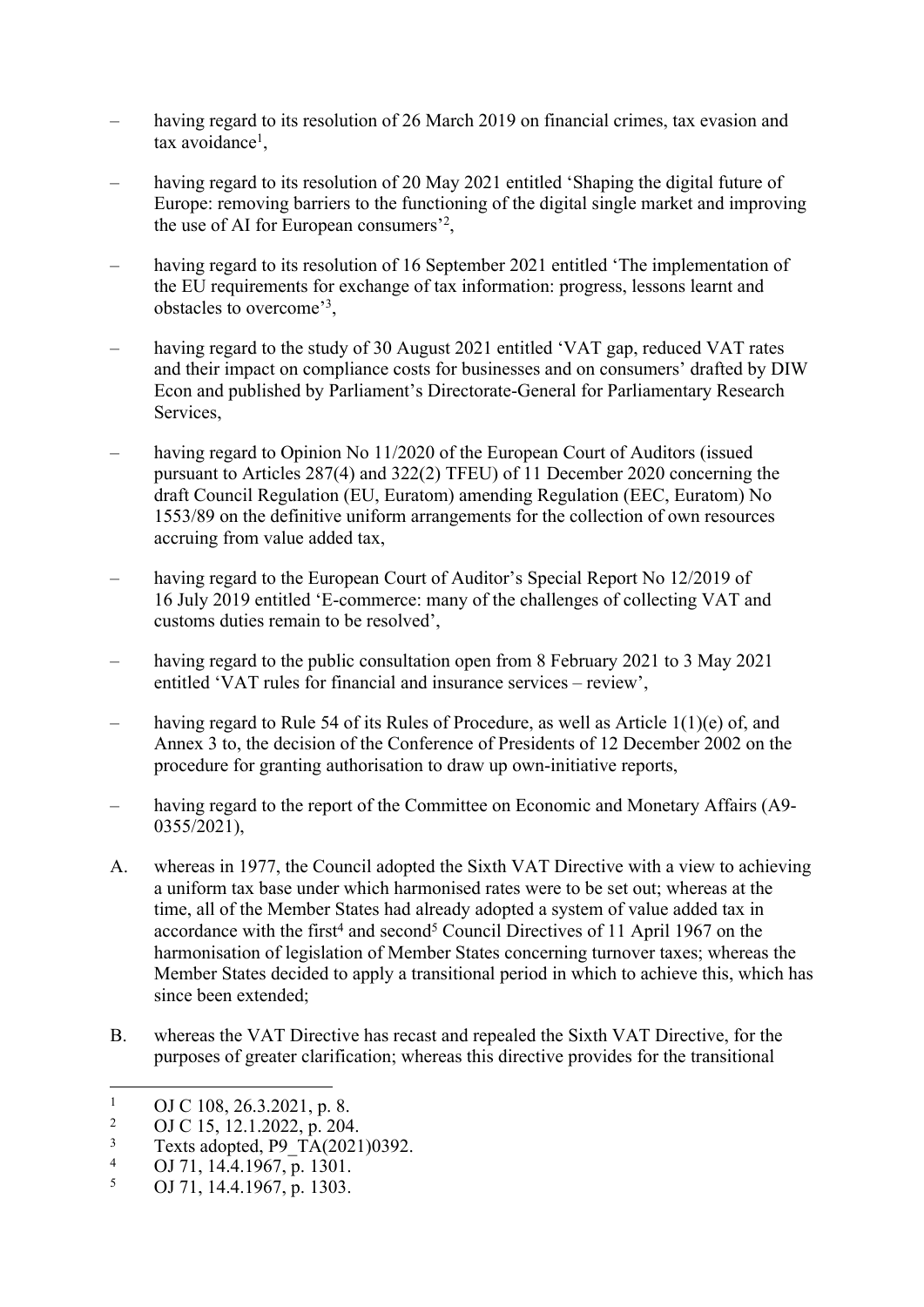rules to be replaced by a definitive system based on taxation in the Member State of origin; whereas the transitional system is complex, flawed and structurally vulnerable to fraud;

- C. whereas VAT collection is primarily the responsibility of each Member State;
- D. whereas in 2013 a major overhaul was initiated to introduce a definitive system based on the destination principle, which would be less vulnerable to fraud<sup>1</sup>; whereas the destination principle implies that VAT is sent to the Member State of final consumption;
- E. whereas on 25 May 2018 a proposal for a directive was adopted which introduced detailed arrangements for a definitive VAT regime for intra-EU business-to-business trade in goods and put an end to the 'transitional' system<sup>2</sup>; whereas Parliament adopted its position thereon on 12 February 2019; whereas the Council has not yet adopted a position; whereas this decision blockade is delaying important decisions on adapting VAT for the challenges we will face during the EU's economy recovery and whereas the absence of action means loopholes that could allow the VAT gap to grow have not been closed;
- F. whereas the VAT gap in the EU was reduced from 20 % in 2009 to 10 % in 2019, with preliminary estimates at the time indicating that the gap could fall below EUR 130 billion; whereas owing to the pandemic and its socio-economic effects, this trend was reversed in 2020; whereas estimated losses of EUR 164 billion have been incurred, of which one third has fallen into the hands of fraudsters and organised crime networks; whereas these losses could represent a VAT gap of 13,7 %; whereas this scenario demands strategic policy options;
- G. whereas according to the 2020 Final Report of 10 September 2020 of the 'Study and Reports on the VAT Gap in the EU-28 Member States' prepared for the Commission, the VAT gap in the Member States varies greatly, from less than 1 % to more than 33 %;
- H. whereas this loss is detrimental to the EU budget (VAT is the EU's second own resource), national budgets, businesses and people living in the EU;
- I. whereas the Fiscalis programme for 2021-2027, with a budget of EUR 269 million, aims to fight tax injustice by helping national tax authorities to cooperate better to combat tax fraud, tax evasion and aggressive tax planning; whereas the previous programme brought in EUR 591 million in revenue for the EU;
- J. whereas the platform of anti-fraud experts of the Member States, Eurofisc, which was created in 2010, must, in order to be effective, be strengthened and provided with sufficient resources to carry out joint risk analyses, coordinate investigations and cooperate with the European Anti-Fraud Office (OLAF), Europol and the European Public Prosecutor's Office, in particular with a view to investigating VAT fraud; whereas a system of differentiated VAT rates and high compliance costs could increase fraud;

<sup>1</sup> As outlined in the EU Action Plan on a single EU VAT area.

<sup>2</sup> COM(2018)0329.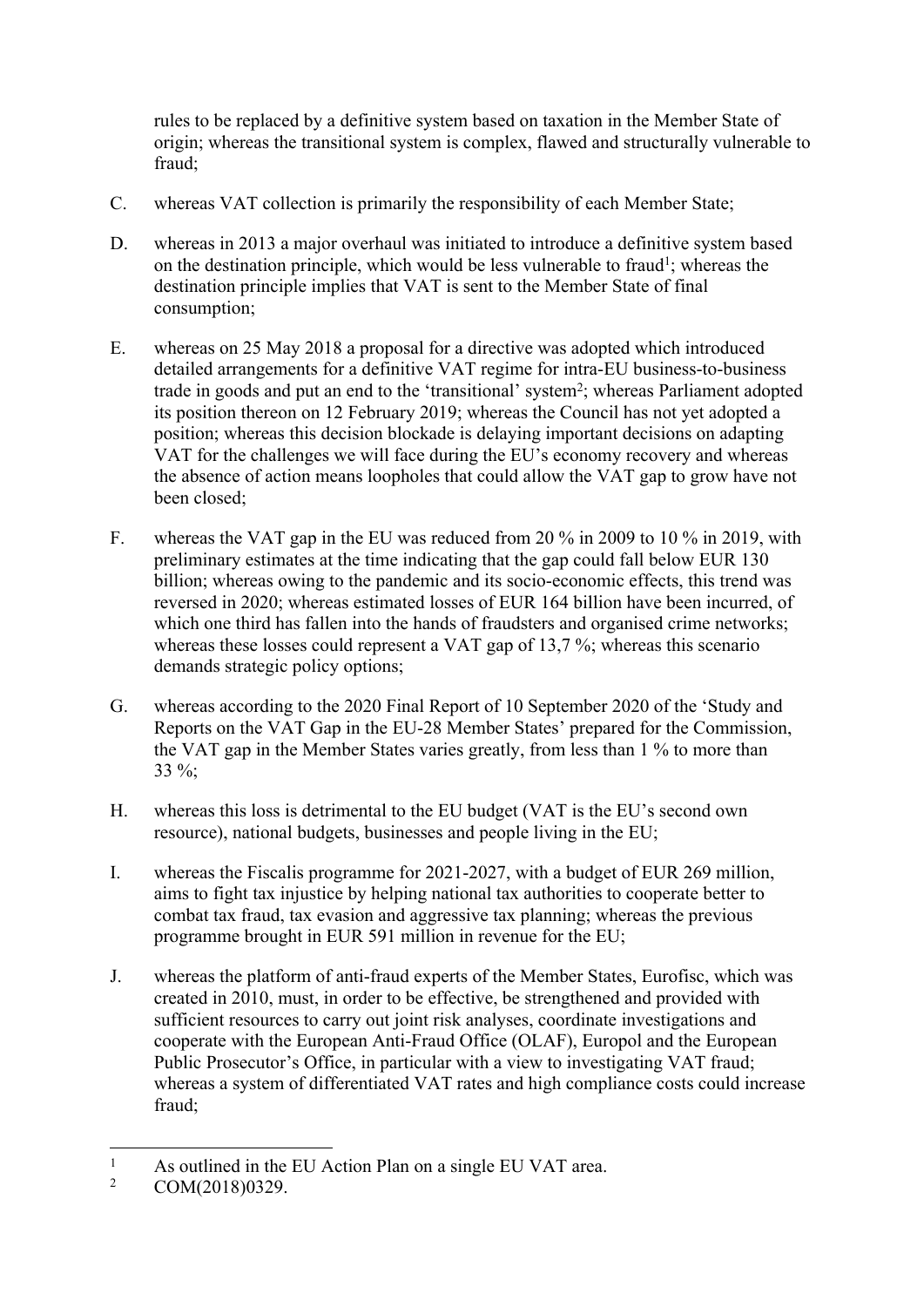- K. whereas Opinion No 11/2020 of the Court of Auditors focuses on the new method put forward for calculating the VAT-based own resource; whereas this opinion states that the proposal 'significantly simplifies the calculation of the Member States' VAT-based own resource as compared to the current system' but 'identified the risk that the definitive multiannual Weighted Average Rate may not be representative for all Member States';
- L. whereas the socio-economic crisis caused by the COVID-19 pandemic has required substantial fiscal and budgetary efforts from the Member States' governments, including in the form of aid to businesses;
- M. whereas the VAT-based own resource accounted for 11 % of the EU budget in 2019, for a total amount of EUR 17,8 billion;
- N. whereas the Commission's 'action plan for fair and simple taxation supporting the recovery' is part of the EU's new strategy for simplifying and adapting taxation to the digitalisation of the economy and the green transition, and for combating tax fraud and evasion; whereas this action plan identifies matters related to VAT as priorities, focusing on the fight against VAT fraud and the modernisation of VAT on financial services, taking into account the digitalisation of the economy;
- O. whereas, since the adoption of the VAT Directive, financial services have been, with certain exceptions, exempt from VAT on the grounds that they are subject to other taxes (such as tax on insurance premiums);
- P. whereas VAT, as an indirect tax collected by all 27 Member States, is collected under several different national regimes, and whereas it is possible to identify good practices from all of them and apply them to an EU-wide reform; whereas national examples should be considered as models to take into account and whereas the Commission must act as a platform to exchange such good practices; whereas the national legislative changes introduced by one Member State, creating incentives for consumers to request invoices in hard-to-tax sectors, are one such good example;
- Q. whereas the general objective of digitalising taxation is key to ensuring transparency, simplicity, accountability and automated reporting, and is essential for a definitive, simplified and future-proof VAT regime; whereas the COVID-19 pandemic has been a catalyst for the development of digitalisation for all transactions; whereas small and medium-sized enterprises (SMEs) are at the centre of this digitalisation process and should be supported in this respect in acquiring the latest technology and know-how;
- R. whereas VAT is broadly harmonised at EU level and is an own resource for the EU budget, and thus requires extensive cooperation at EU level;
- S. whereas Parliament fully respects the principle of national tax sovereignty;

#### *Tax rates, tax bases and VAT gaps in Member States*

1. Welcomes the fact that the overall trend is positive, with the VAT gap falling to 10 % in 2019 from 20 % in 2009 in the Member States, which suggests that VAT fraud in the EU is in decline and VAT revenue as a proportion of gross domestic product is on the rise;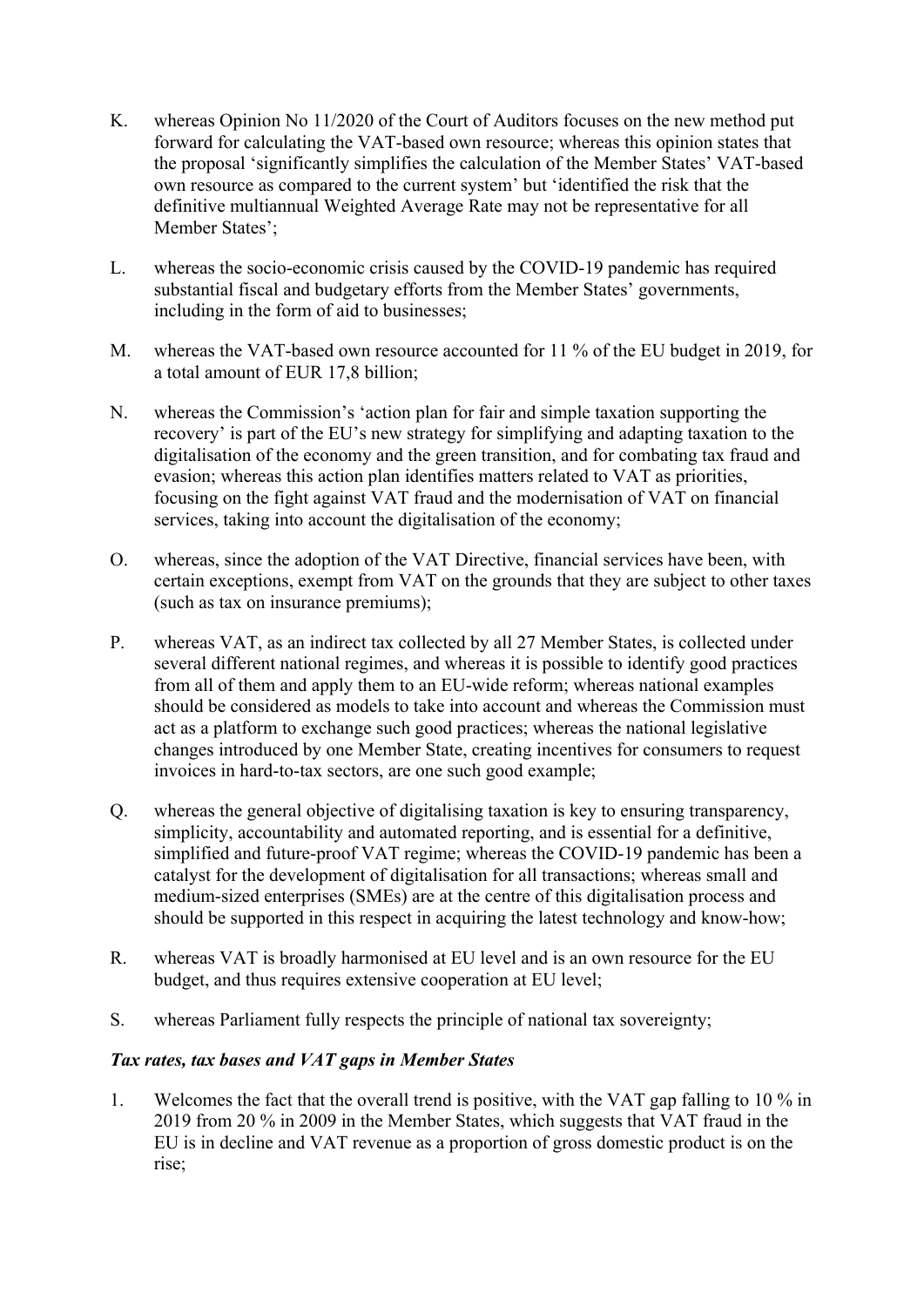- 2. Calls on the Commission and the Member States to analyse and exchange the best practices in those Member States that have succeeded in avoiding a large VAT gap; supports the goal of coming up with innovative tax solutions in line with new economic, social and environmental realities;
- 3. Notes that according to some estimates, a revenue-neutral tax reform could reduce the standard VAT rate on average by seven percentage points in the EU-27, in addition to reducing compliance costs; highlights the fact that according to those estimates, the size of the reduction varies between EU Member States, from 2 (Estonia) to 13 (Greece) percentage points; notes that this is not the only answer to the need to tackle the complexity of the tax system; observes that a lower standard VAT rate could benefit consumers, in particular low-income households; notes that the Member States have the possibility to explore what benefits a single reduced standard rate would have for fair competition in their market;
- 4. Takes the view that applying a multitude of reduced rates has a legitimate purpose in society, notably to reduce the regressiveness of the VAT system and help to achieve certain national policy objectives, such as access to essential goods and sectors such as health and food, but that it also aggravates the complexity and opacity of the tax system, increases compliance costs and may facilitate fraud; understands that the application of reduced rates can lead to a decrease in the price to the consumer, but depends on several other factors; notes, therefore, that a thorough analysis and impact assessment need to be carried out;
- 5. Notes the significant differences in the standard rates applied in the Member States and the complexity that this brings to the system, even if justified by different national economic systems; underlines that this complexity is aggravated by the different ways in which reduced rates are applied, which is legitimate in order to pursue social and environmental objectives; recalls that the possibility to apply super reduced rates (in five Member States) or parking rates (in five Member States) constitutes an additional obstacle to a coherent and fully interoperable common system;
- 6. Understands that the system is becoming increasingly complicated because of the different rates, but also because of exemptions and derogations, which must be exceptions; recalls the specific situation of unequal treatment of Member States who joined before and after 1992, to which different rules apply; calls on the Commission to address this issue in future legislative proposals;
- 7. Notes that, over the past two decades, the Commission has launched almost 200 infringement procedures on VAT; calls on it to present a summary of the main findings of these procedures as a basis for future legislative proposals, namely on reduced rates, exemptions and non-transposition;
- 8. Notes that the COVID-19 pandemic justified VAT-related exception rules, which proves the need for a degree of flexibility when facing urgent or unexpected circumstances; urges the Commission to take this into account in future legislative proposals regarding VAT;
- 9. Observes that the VAT gap fluctuates in line with the business cycle, and that low tax compliance is sometimes associated with high standard VAT rates, lower legal and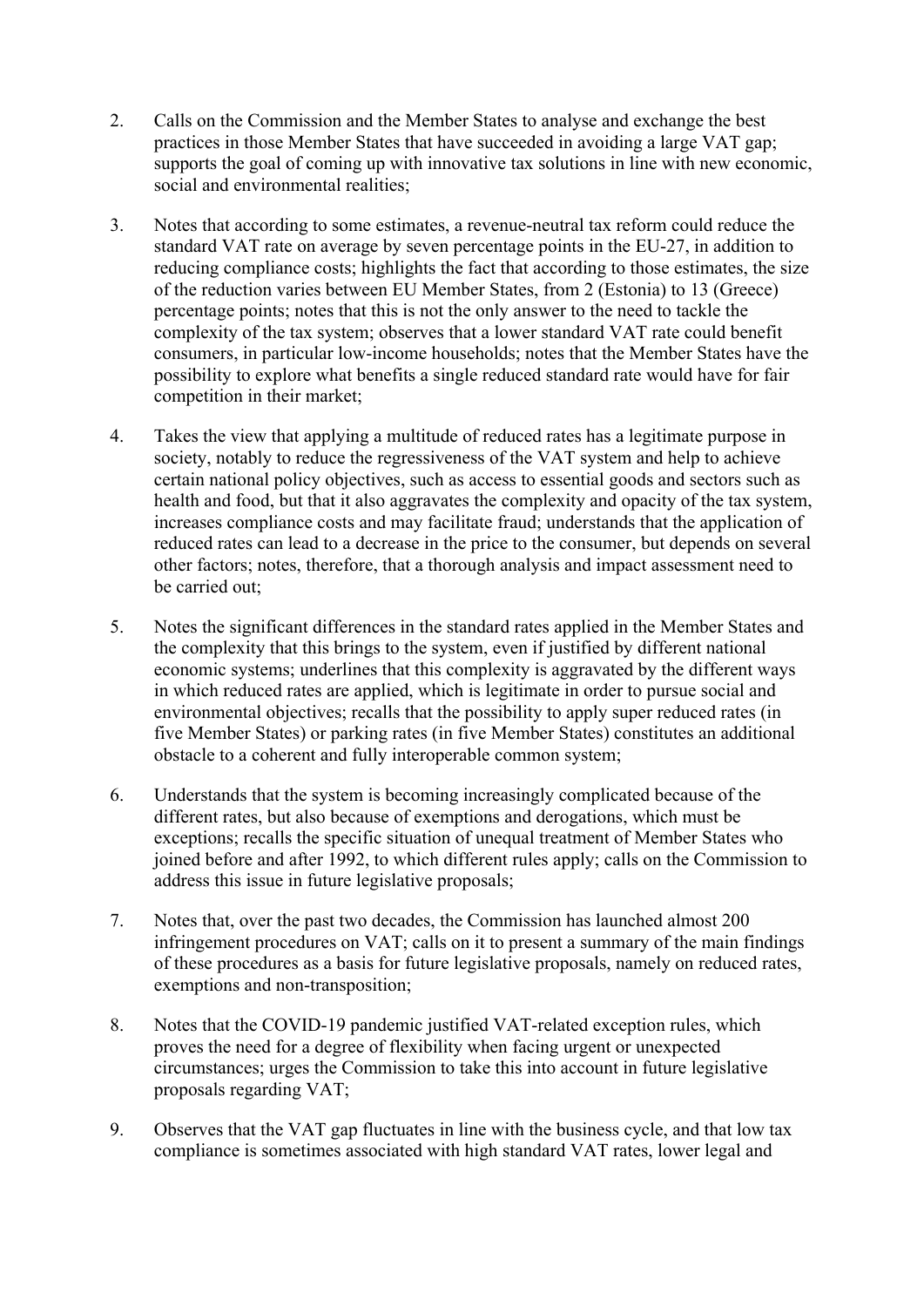judicial efficiency, weaker legal institutions, higher perceived levels of corruption and the overall share of the shadow economy in the wider economy;

- 10. Notes with concern that some Member States do not generally exempt in-kind donations from VAT, leading businesses to destroy consumer goods, notably returns, even though such an exemption is possible under the existing VAT Directive; calls on the Commission to issue guidance to Member States, clarifying that VAT exemptions for in-kind donations will be compatible with the existing EU law on VAT until Council proposal COM(2018)0020 (Article 98(2)) is adopted by the Member States;
- 11. Regrets the lack of available data on regional differences, which could be a major limitation for measuring the VAT gap; calls on the Commission to check whether producing and publishing regional VAT gap measurements could be a valuable tool in improving transparency and reducing the VAT gap;

#### *Impact of the wide variety of reduced rates on businesses*

- 12. Takes the view that the current diversity of reduced rates creates additional administrative burdens for businesses; notes that the total cost of VAT compliance ranges from 1 % to 4 % of company turnover within the Member States; notes that digitalisation can contribute greatly to the reduction of compliance costs for businesses;
- 13. Observes that SMEs pay proportionately higher compliance costs, as these costs are fixed and independent of company size, and that high compliance costs constitute a barrier to entry into the EU internal market; takes the view, therefore, that differentiated VAT regimes within the EU may act as a disincentive to intra-EU trade for all businesses, specially for SMEs; notes, however, that the empirical evidence is inconclusive regarding the effects of differentiated VAT systems on international trade, and whether they could create an unequal playing field in such trade, notably due to high compliance costs, exemptions and deficient refund systems:
- 14. Notes the potential of digitalisation to reduce compliance costs, although these benefits often only materialise in the long term; maintains that digital innovations<sup>1</sup> are likely to reduce compliance costs, help to increase the transparency of commercial transactions and reduce red tape; stresses the need to ensure data security, individual privacy and corporate confidentiality; insists that businesses need to be supported in a subsidiary way<sup>2</sup> through EU programmes, and that SMEs and other vulnerable economic actors in particular need to be supported through EU-organised training on the digital transition, in order to benefit from and contribute to it; stresses that such a general approach towards accelerating the digitalisation of SMEs' know-how and operations on the ground would ultimately benefit VAT collection; highlights the potential of distributed ledger technology to prevent VAT fraud – e.g. missing trader intra-community fraud – and looks forward to the legislative proposal for modernising VAT reporting obligations; calls on the Commission, furthermore, to come up with an initiative focusing on the easy application of distributed ledger technology by traders and reductions in red tape;

<sup>1</sup> Such as artificial intelligence, big data and blockchain technology.

<sup>2</sup> This means that support comes first from the Member States, and then from the EU.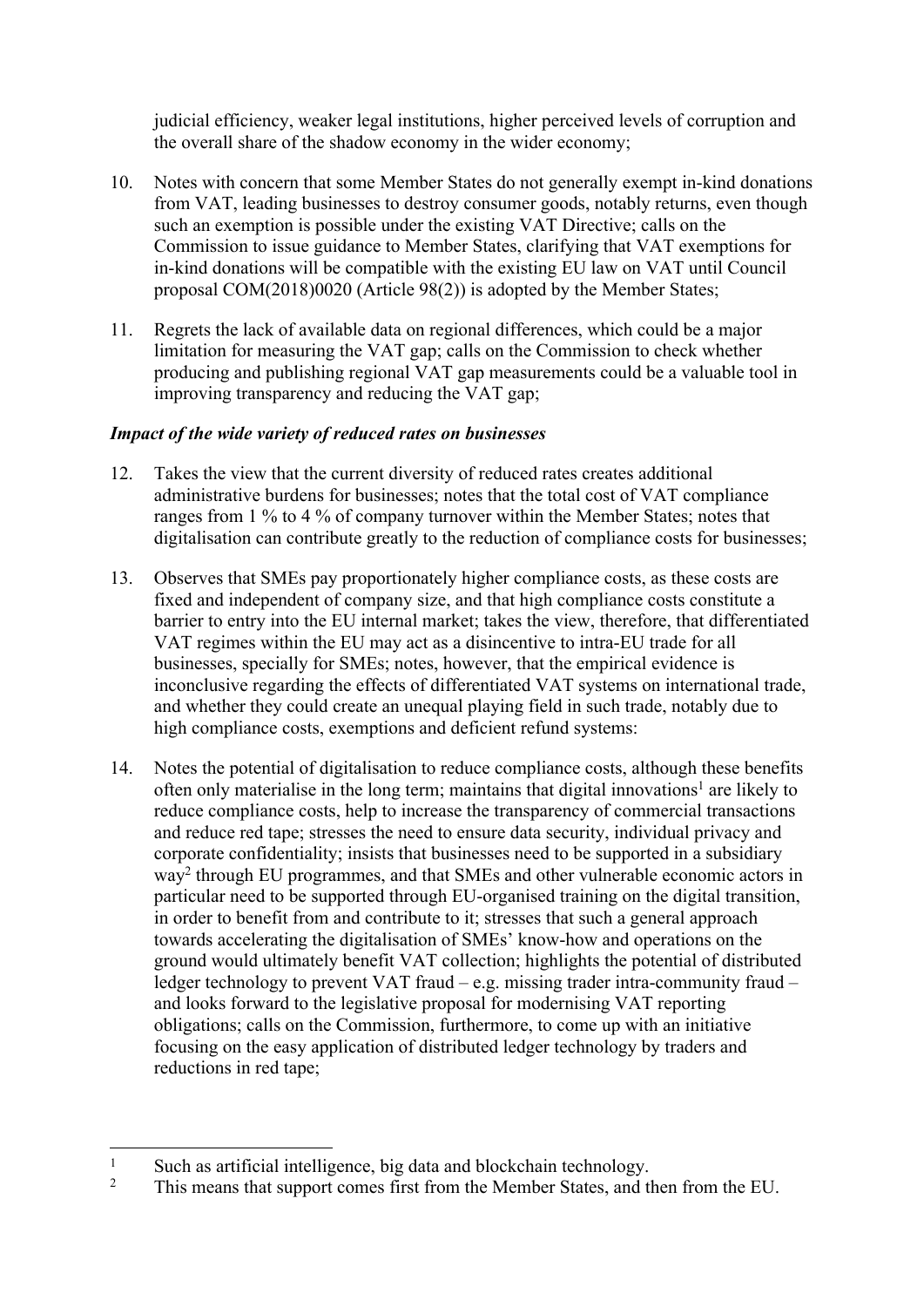- 15. Is of the opinion that in order to facilitate trade and increase legal certainty in the internal market, the Commission, in cooperation with the Member States, should improve the Taxes in Europe database, an EU VAT web information portal for businesses; stresses that the portal should provide quick, up-to-date and accurate access to relevant information about the implementation of the VAT system in the different Member States, and in particular on the correct VAT rates for different goods and services in the different Member States, and the conditions for zero-rate VAT; notes that this portal could also help to address the current VAT gap; proposes that the EU One-Stop Shop be introduced in the EU VAT web information portal;
- 16. Points to the EU One-Stop Shop as an example of digital innovation allowing EU businesses to simplify their VAT bills and thus compliance costs in the area of ecommerce sales within the EU; notes that such a reduction in compliance costs is particularly beneficial for SMEs; takes note of the willingness of the Commission to propose, for 2022/2023, an amendment to the VAT Directive with a view to further expanding the scope of the VAT One-Stop Shop; calls on the Commission to explore how to expand the scope of the One-Stop Shop;
- 17. Calls on the Member States to increase and improve cooperation between themselves and thoroughly apply the set of rules on the exchange of VAT payment data to facilitate the detection of tax fraud in cross-border e-commerce transactions, which were adopted in February 2020;
- 18. Notes that the Member States are already employing new technologies to improve the efficiency of checks on domestic purchases for tax purposes; understands that these national measures must be taken into account in any VAT system reform as good practices to be considered; stands for more coordination between Member States in this regard, in order to facilitate cross-border transactions, without excessive costs for operators and consumers; calls on the Commission to present concrete proposals to promote a quicker system of exchange of information on intra-EU VAT transactions and to make it interoperable with national mechanisms; stands for the expansion of einvoicing and calls for the introduction of an EU e-invoicing standard harmonising, in particular, the information contained in an e-invoice in order to facilitate cross-border interoperability, ensure legal compliance, increase transparency in commercial transactions and thus limit fraud and errors;
- 19. Underlines the urgency of tackling VAT cross-border fraud and carousel fraud through the proper implementation of efficient exchange of information mechanisms and adequate means (both human, financial, technical and technological) for national authorities and other authorities such as OLAF; stresses the valuable contribution of organisms like Eurofisc; recalls the role of payment service providers and the need to guarantee high standards of reporting on VAT; considers it necessary to receive an impact study from the Commission to assess the introduction of a generalised reverse charge mechanism in several Member States following the implementation of the Council Directive on the temporary application of a generalised reverse charge mechanism in relation to supplies of goods and services above a certain threshold<sup>1</sup>, in

<sup>1</sup> Council Directive (EU) 2018/2057 of 20 December 2018 amending Directive 2006/112/EC on the common system of value added tax as regards the temporary application of a generalised reverse charge mechanism in relation to supplies of goods and services above a certain threshold (OJ L 329, 27.12.2018, p. 3).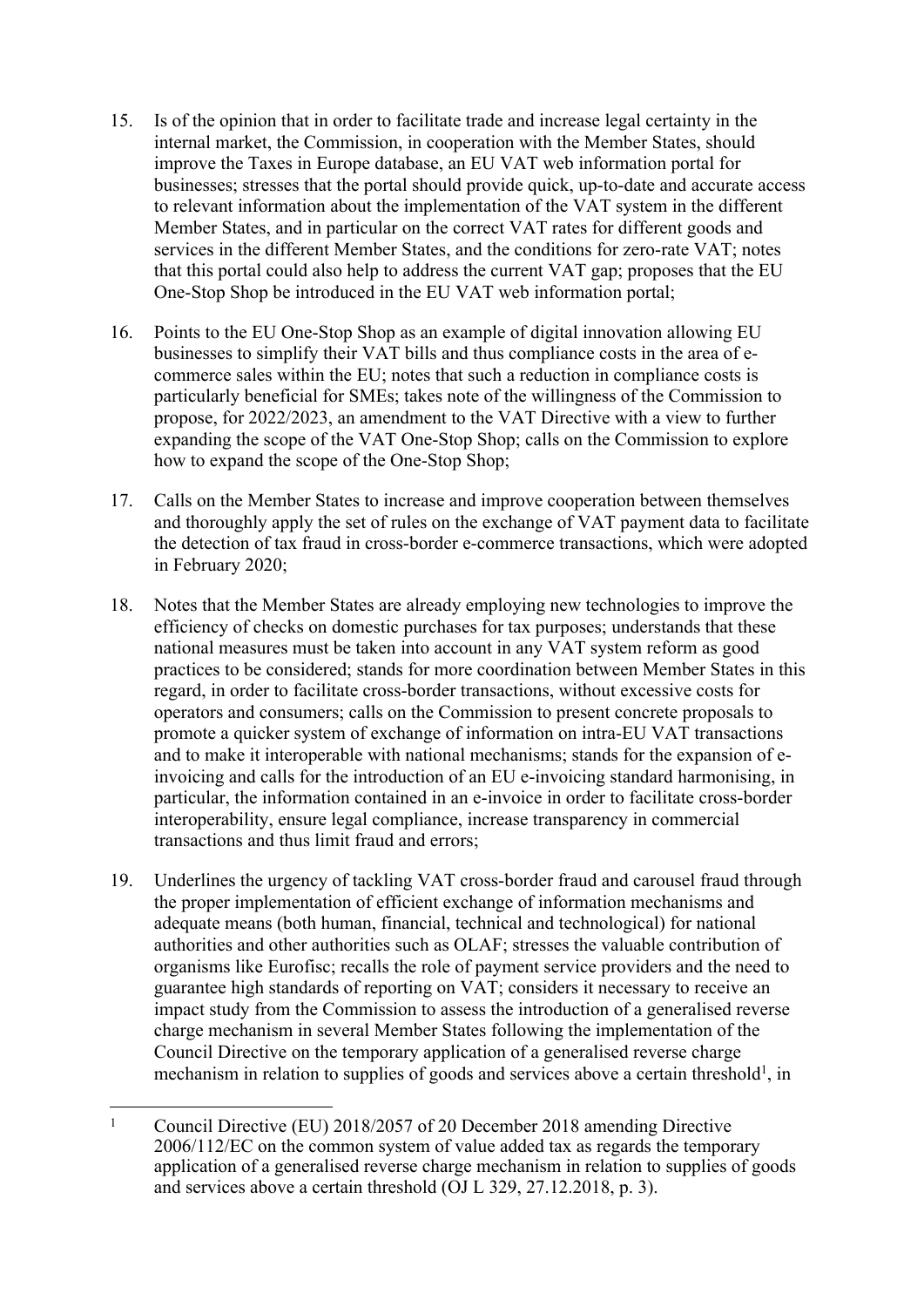order to combat missing trader intra-Community fraud, and assess, in particular, its impact on the fight against all types of VAT fraud and the consequences for the compliance costs of businesses;

- 20. Observes that the wide variety of rates may cause price distortion in the internal market, creating incentives for cross-border purchases; notes that in particular, the diversification of VAT rates creates an incentive to exploit price differences across countries by shifting consumption to Member States with lower VAT rates, and distort revenue collection by governments;
- 21. Recalls that companies need simplified and centralised access to information on rates, the correct VAT rates for different goods and services in the different Member States, and the conditions for zero-rate VAT, as well as and clear and unambiguous VAT rules to encourage cross-border business and reduce their administrative burdens; welcomes, in this respect, the simplified and digitised method for registering, through an online portal, for the VAT scheme for small businesses engaging in cross-border activities, which reduces costs and administrative burdens; notes that 26 out of the 27 Member States use reduced rates as an inherent part of their tax and social policies; recalls that a common web information portal about the implementation of VAT systems in different Member States would encourage cross-border business and reduce the administrative burdens of companies;
- 22. Welcomes the positive trend of reducing compliance costs through the continuing digitalisation of businesses and public administration; notes that in OECD countries, the time necessary for tax compliance fell from 230 hours to 162 hours between 2006 and 2020, mainly due to the adoption of electronic filing and payment systems<sup>1</sup>;
- 23. Stresses that a well-designed VAT system is neutral and should not affect trade, but that in practice this principle is difficult to verify at global level given the application of VAT exemptions, the ineffectiveness of refund systems and the wide variety of rates, which incur higher compliance costs; recalls that an effective VAT system contributes to the fight against tax evasion and tax optimisation; stresses that an increasing number of SMEs are willing to trade across the EU, especially through online transactions, and that the EU VAT system should be aimed at facilitating cross-border growth;
- 24. Notes that empirical evidence shows that the current system of multiple VAT rates is regressive in the Member States when measured as a percentage of disposable income, but tends to be proportional or slightly progressive in most Member States when measured as a percentage of expenditure; notes further that when measured in terms of expenditure, existing reduced and zero VAT rates help to make VAT more progressive compared to single-rate VAT systems; notes, in addition, that evidence also shows that only VAT rates which are reduced with the aim of supporting low-income households (such as reduced rates on food) make VAT more progressive; calls on the Member States, when implementing reduced VAT rates, to do so with the specific aim of supporting lower-income households;

<sup>1</sup> PWC and World Bank Group study of 26 November 2019 entitled 'Paying Taxes 2020: The changing landscape of tax policy and administration across 190 economies', p. 27.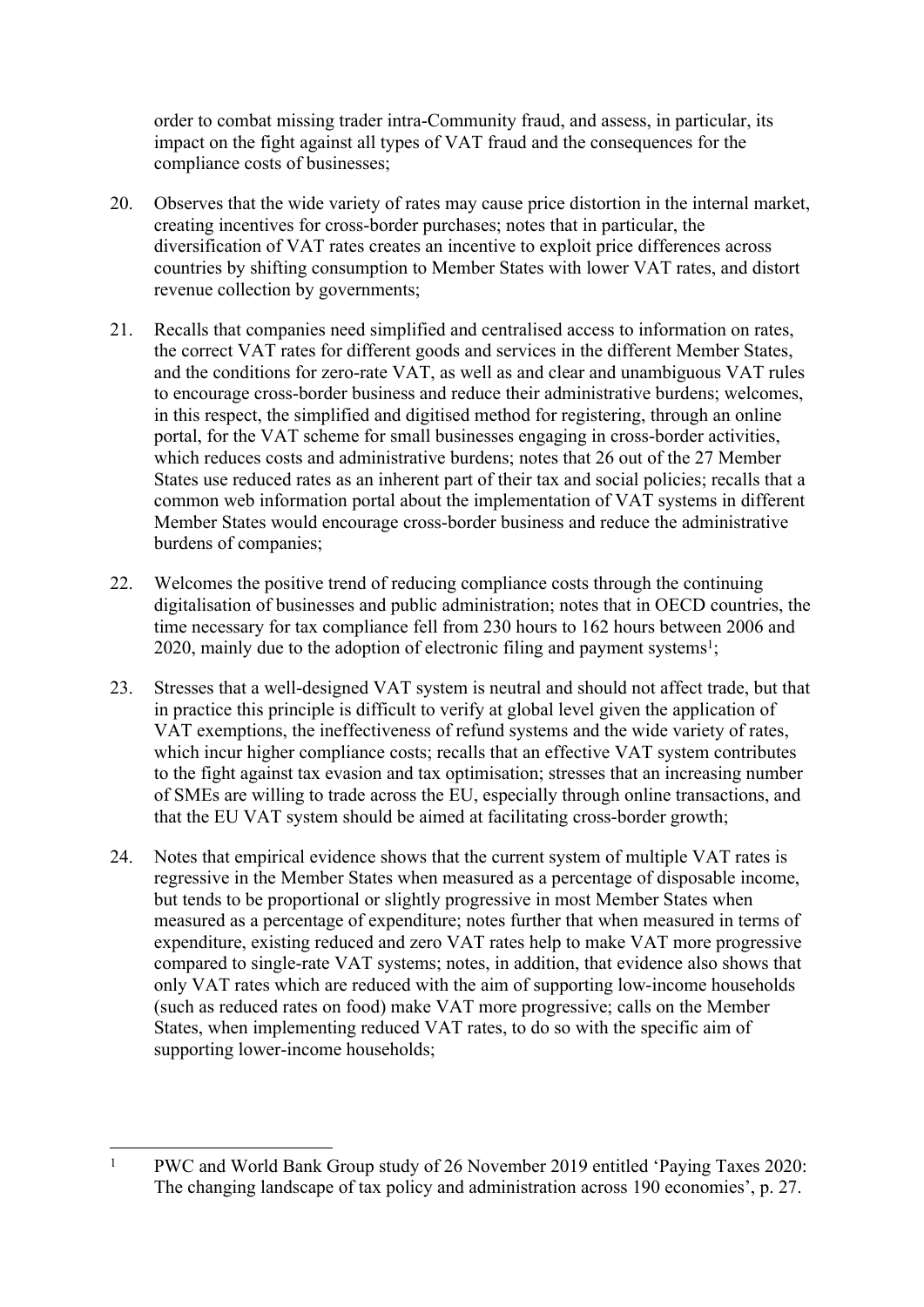25. Stresses that the Member States should be allowed to apply zero VAT rates on essential goods;

## *Impact of reduced VAT rates on consumers and social and environmental objectives*

- 26. Observes that the application of reduced rates does not systematically give rise to permanent price reductions for the consumer and that the effectiveness of a reduced rate depends on a number of factors, such as the extent to which businesses pass it on to consumers, its duration over time, the size of the reduction and the complexity of the rate system; stresses that the passing-on of reductions in their entirety is therefore a complex process and should not be undertaken without a sound impact assessment; notes that while existing reduced and zero VAT rates are of greater proportional benefit to low-income households in the EU (measured as a proportion of expenditure), they are typically of greater benefit to high-income households in absolute (cash) terms; notes, therefore, that extensive analyses and impact assessments need to be carried out to make sure that reductions only apply where they can benefit low-income households;
- 27. Highlights the fact that reduced rates normally pursue the legitimate purpose of ensuring that essential goods are accessible to everyone; stresses that reduced VAT rates on necessities (e.g. food) tend to make VAT more progressive; stresses that reduced rates can be more effective in societies with significant income disparities and a high level of social and economic inequality; notes that empirical evidence on the effectiveness of reduced VAT rates in promoting socially desirable or environmental goods is scarce and ambiguous;
- 28. Is deeply concerned about the regressive nature of consumption taxes; stresses that VAT should be kept at low rates as it burdens lower-income households disproportionately, exacerbating inequality in the distribution of wealth;
- 29. Observes that the effectiveness of reduced VAT rates in promoting environmentally friendly goods is still difficult to assess due to a lack of empirical evidence, although in certain case studies and according to certain models, positive impacts can be measured; stresses, however, that in order to promote environmentally friendly consumption, it is of primary importance for Member States to phase out all zero VAT rates and reduced rates for harmful environmental goods and services; calls on the Member States to phase out reduced rates for high polluting goods and services by 2030 to achieve the EU's climate objectives enshrined in the European Green Deal; calls on the Member States to study the implementation of compensation mechanisms to help low-income households to cope with the decrease in disposable income arising from higher VAT rates for polluting goods and services;
- 30. Stresses, in this regard, that reduced rates should take into account the sustainability of public finances; notes that rationalisation designed to achieve a uniform VAT system should take into account the historical and temporary application of reduced rates, provided that other conditions are fulfilled;
- 31. Stresses that evidence suggests that reduced VAT rates are often a rather inefficient instrument to achieve social or environmental objectives since they lead to considerable costs for governments owing to the size of the rate gap, reduced tax revenues, increased administrative costs, costly checks and inspections, pressure from social and economic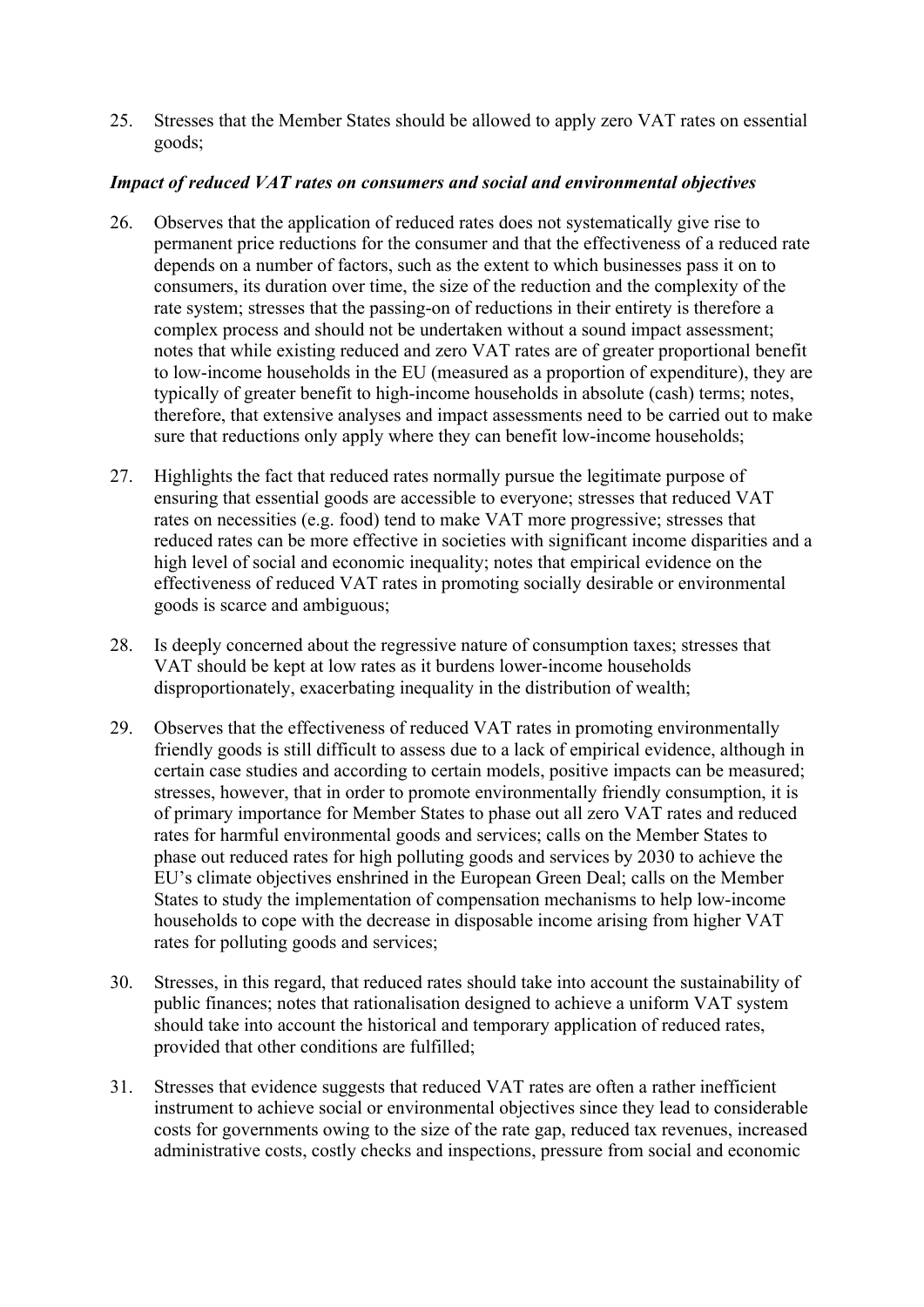representatives compliance costs, economic distortions or even tax evasion, and difficulties in reaching target groups;

- 32. Notes that to fully assess the efficiency and effectiveness of non-standard VAT rates, it is necessary to compare them with alternative policy instruments; take the view that these measures can be more effective, flexible, visible and cost-effective tools for achieving these social and environmental objectives, if used by governments in an efficient manner; notes, however, that these instruments are at the core of national tax sovereignty and are included in national competences because there is no EU legislation harmonising them; points out that they must nevertheless respect EU competition policy;
- 33. Stresses that a uniform VAT system, combined with alternative policy instruments and a raft of social reforms and environmental tax instruments, are all options worth exploring when designing an effective economic, social and green holistic tax system, as long as they do not place an undue burden on low-income households; notes that New Zealand has an uniform 15 % flat-rate VAT system and applies tax credit for lowincome households; notes that the effort to simplify or harmonise the VAT system in the EU would not lead to higher standard VAT rates; points out that flat-rate subsidies and information campaigns could be an option for the promotion of merit goods;

#### *Conclusion*

- 34. Recalls that VAT revenue is one of the chief sources of public revenue, accounting for some 21 % of total tax revenue in the EU on average; notes that the VAT gap stands at 10 % on average, and that VAT also constitutes an own resource for the EU budget; stresses that any reduction in the VAT base may lead to less revenue for public finances; calls on national tax authorities to take initiatives to reduce the VAT gap in order to improve public finances, especially in the light of the economic downturn caused by the COVID-19 pandemic, and increase EU own resources;
- 35. Welcomes, in this regard, the fact that significant progress has been achieved on cooperation between the tax authorities of the Member States over the last decade; supports further discussions among Member States in order to strengthen administrative cooperation;
- 36. Endorses the findings of the DIW Econ study, which stresses that on average the standard rate was applied to 71 % of the total tax base in the Member States in 2019; points out that compliance costs of diversified VAT systems can be significantly reduced by continuing digitalisation of businesses and public administrations; points out that the costs of diversified VAT systems on businesses, particularly SMEs, the distortions they may cause in the internal market and trade, and their impact on governments in terms of loss of revenue need to be carefully assessed in order to achieve a cohesive, fair and efficient VAT system in the EU; notes that reduced rates on necessities (e.g. food) tend to make VAT more progressive and that low-income households do benefit from reduced VAT rates even if they are less efficient means of achieving revenue distribution or environmental objectives;
- 37. Notes that the difficulties in reducing the VAT gap between Member States are caused by a combination of factors, such as the need to maintain a number of VAT exemptions for certain goods and services and the willingness of Member States to maintain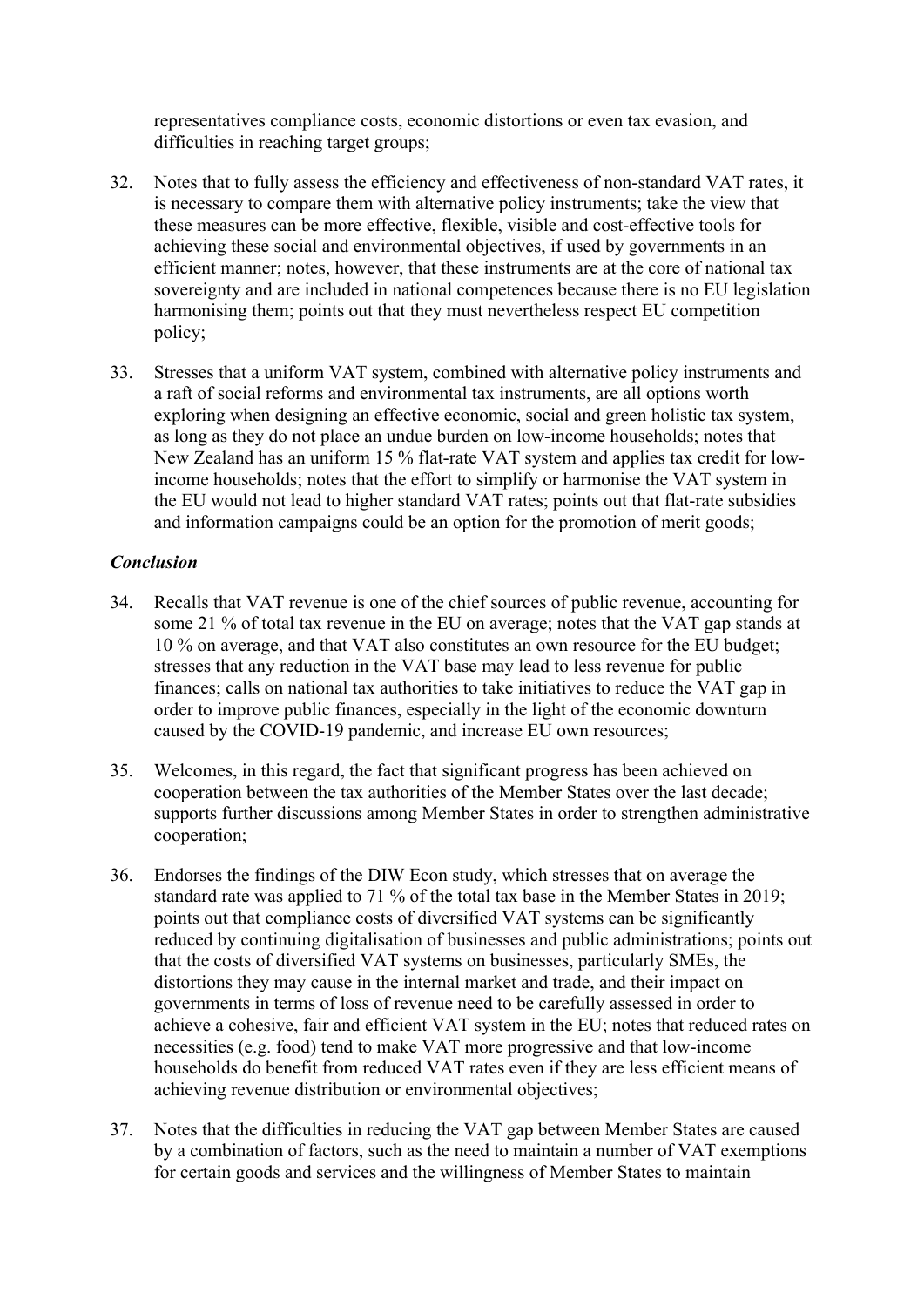reduced rates of at least 5 %; acknowledges that Member States need to retain the flexibility to set their own VAT rates given the importance of this tax as a budgetary instrument;

- 38. Calls for a simplified and modernised VAT system with limits on exemptions and nonstandard rates to be introduced with a view to promoting fair and efficient business competitiveness within the internal market, reducing compliance costs and improving voluntary compliance; notes that such a simplified VAT system would still benefit from a One-Stop Shop in order to reduce compliance costs for EU companies and boost intra-EU trade; takes note of the proposal by the former Portuguese Council presidency and the current Slovenian Council presidency to phase out all zero VAT rates and reduced rates on environmentally harmful goods and services at Member-State level, such as fossil fuels, chemical pesticides and chemical fertilisers; calls for the implementation of social measures for low-income households to be studied in order to compensate for the decrease in disposable income arising from higher VAT rates for polluting goods and services; urges the Member States to quickly adopt the proposal for a revised directive on VAT rates<sup>1</sup>;
- 39. Stresses that the VAT gap is chiefly attributable to a combination of factors in each Member State, such as legislative loopholes, a lack of resources and digital efficiency in tax administrations, the ineffectiveness of enforcement and control measures, particularly those against tax evasion and avoidance, and aggressive tax planning; calls, in this regard, on the Member States to improve administrative cooperation and enhance the performance of national tax authorities; welcomes the Transaction Network Analysis tool and supports the establishment of enhanced cooperation between Eurofisc members in order to rapidly detect carousel-type fraud; calls on the Conference on the Future of Europe to address this issue in the context of the protection of the EU's financial interests;
- 40. Considers it necessary to explore a more harmonised introduction of electronic invoicing in all Member States, beyond its current mandatory use in public procurement across the EU, given that it has proved to be an effective tool for combating fraud and evasion in the countries where it also has been introduced for other types of transactions, and has also led to greater simplification and reduced compliance costs;
- 41. Recalls the importance of the independence and non-partisan character of the European Tax Observatory, which was created on the initiative of Parliament; stresses that the Fiscalis 2021-2027 programme is an essential tool to ensure rapid and constructive cooperation between tax authorities;
- 42. Recalls that the effectiveness of reduced rates as a policy tool must always be assessed in the specific context of other existing policy tools; adds that reduced rates are often complementary to existing social and environmental policy tools, and that direct tax incentives are instruments that better target low-income households – e.g. a tax-free threshold and progressive tax rates – and are generally less costly, provided that other conditions are fulfilled;
- 43. Stresses the need to move to a definitive VAT system based on the principle of taxation in the country of destination; urges the Council to adopt, as soon as possible, the

<sup>1</sup> COM(2018)0020.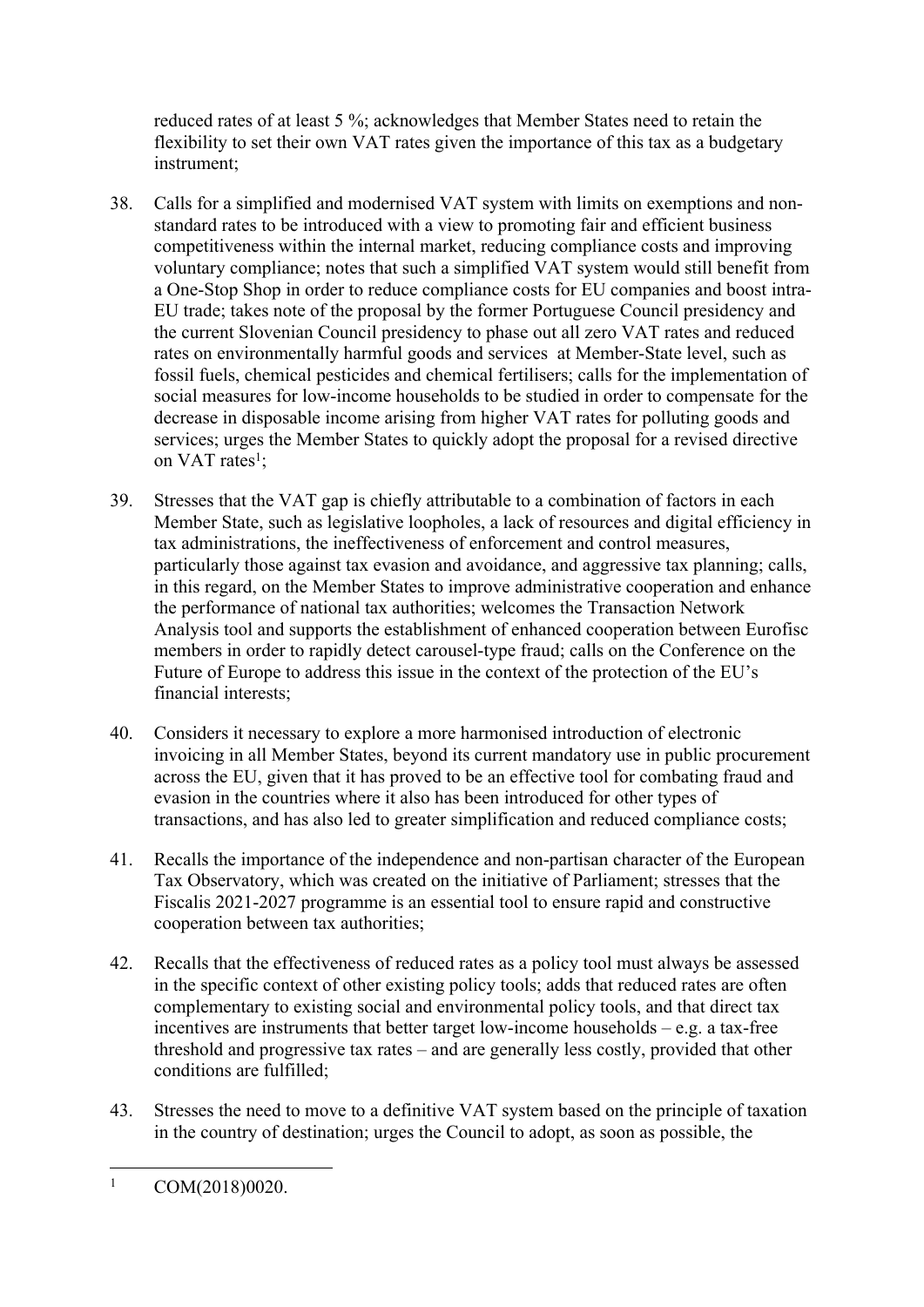proposal for a directive of 25 May 2018 (COM(2018)0329) given the extent of the loss of national and EU budgetary resources under the current regime; highlights, in this regard, the main principles of the prospective definitive VAT system for cross-border taxation of intra-EU goods at the destination and charging and collecting VAT in the Member State of destination by the supplier;

- 44. Calls on the Commission to follow up on this report with concrete legislative proposals, addressing the specific topics referred to above; calls on the Council to value dialogue and cooperation with Parliament on pursuing a proper reform of the VAT system, bearing these proposals in mind, as well as the fundamental need to guarantee the democratic character of the changes on the EU's taxation policy;
- 45. Supports the Court of Auditors's proposal<sup>1</sup> to consider establishing a mechanism revising the multiannual weighted average rate during the period covered by the multiannual financial framework in order to avoid distortions in the level of contributions based on VAT during this period if a Member State decides to change its VAT policy;
- 46. Notes that the VAT Directive is subject to unanimous approval in the Council in accordance with Article 113 TFEU;
- 47. Recalls the merits of the taxpayer identification number as a useful instrument to guarantee compliance with and respect for tax obligations; calls on the Commission and the Member States to explore all the possibilities of the taxpayer identification number as a mechanism to safeguard high efficiency standards for reporting;
- 48. Supports the idea of expanding the scope of the VAT One-Stop Shop, which has been in place since 2015, to the declaration and payment of VAT; underlines the need to specifically target the adaptation of the One-Stop Shop at the expanding e-commerce market;
- 49. Calls on the Commission to assess the current framework and propose concrete legislative proposals on the verification of cross-border transactions, which must be reinforced to secure VAT; underlines, in this regard, the need to specifically address the opportunities that come from the use of new digital technologies, with high standards of data protection and privacy as corollaries of taxpayer rights;
- 50. Recalls the importance of guaranteeing the full transposition and proper implementation of the VAT e-commerce package; calls on the Commission to evaluate the state of play in this regard and present concrete proposals to adapt the rules, where needed, taking the exponential growth of e-commerce into consideration; notes that there is a considerable VAT collection gap in the e-commerce sector; invites the Commission to study the conclusions of the European Court of Auditors' special report on the matter, in order to close the collection gap;
- 51. Recalls the importance of closer dialogue with international partners, mainly the most relevant trade partners, regarding VAT; considers that this cooperation should start with and be based on the principle of administrative cooperation, in order to guarantee an

<sup>1</sup> Opinion No 11/2020.